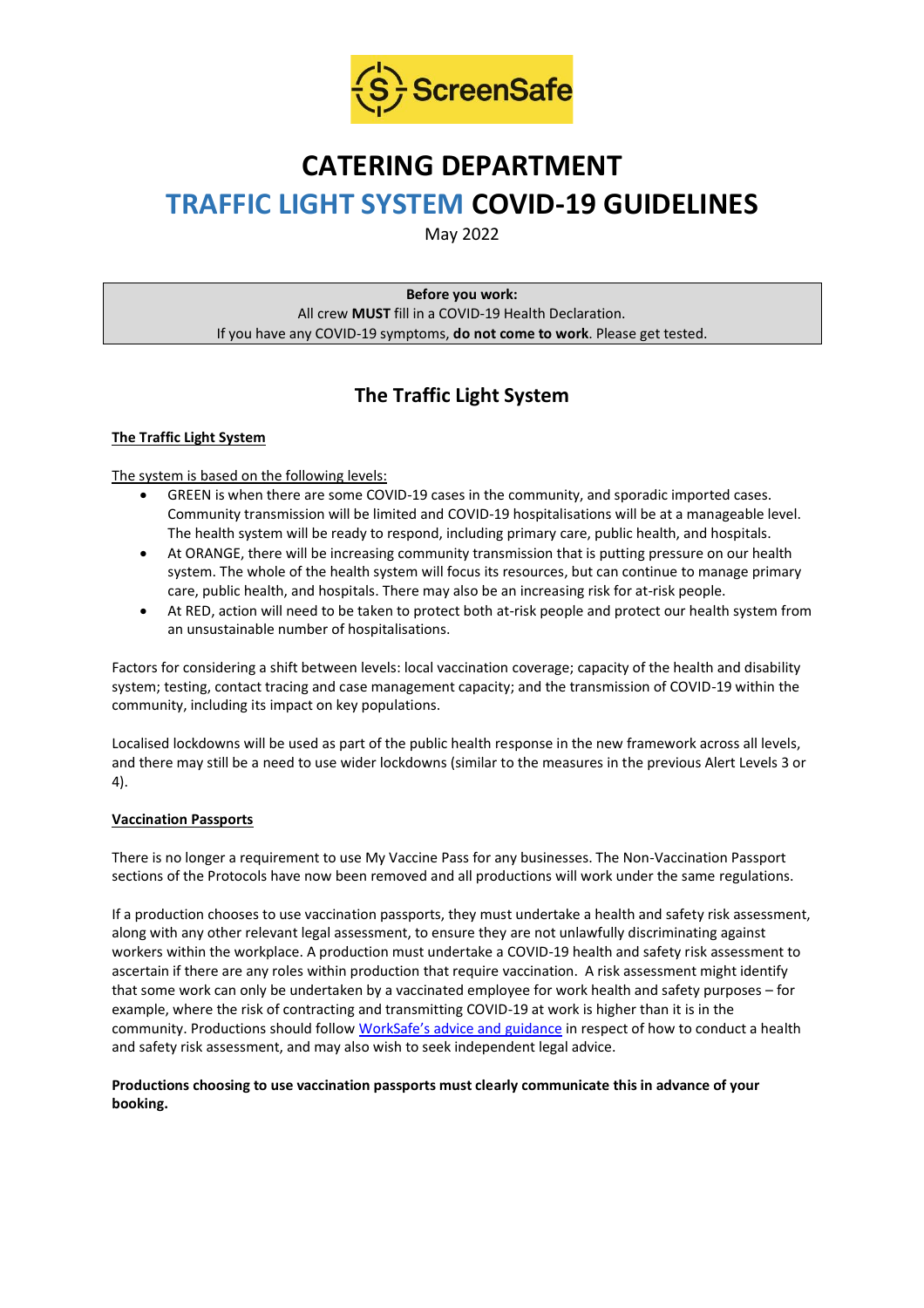|                                         | <b>RED</b>                    | <b>ORANGE</b>                | <b>GREEN</b>               |
|-----------------------------------------|-------------------------------|------------------------------|----------------------------|
| Expected                                | All scale productions,        | All scale productions,       | No restrictions on         |
| productions                             | provided they can work        | provided they can work       | production.                |
|                                         | with minimum 1m physical      | with a recommended 1m        |                            |
|                                         | distancing requirements       | physical distancing          |                            |
|                                         | and strict guidelines in      | requirement and              |                            |
|                                         | regards to Close Proximity    | appropriate guidelines in    |                            |
|                                         | work.                         | regards to Close Proximity   |                            |
|                                         |                               | work.                        |                            |
| Crew                                    | Crew to work from home        | Production should facilitate | No restrictions.           |
|                                         | where possible.               | crew working from home if    |                            |
|                                         |                               | appropriate.                 |                            |
|                                         | Day players, casuals and      |                              |                            |
|                                         | extras need stringent         |                              |                            |
|                                         | screening.                    |                              |                            |
| Physical                                | Minimum 1m                    | Recommended 1m               | No restrictions.           |
| Distancing                              |                               |                              |                            |
| Personal                                | Face coverings are strongly   | Face coverings are strongly  | PPE must be available for  |
| Protective                              | recommended.                  | recommended.                 | those who wish to (or who  |
| Equipment                               |                               |                              | are requested to) use it.  |
|                                         | Face coverings mandatory      | Face coverings are           |                            |
|                                         | on flights, public transport, | mandatory on flights,        | Face coverings are         |
|                                         | taxis, retail, public venues, | public transport, taxis,     | mandatory on flights.      |
|                                         | recommended whenever          | retail and public venues.    |                            |
|                                         | leaving the house.            |                              |                            |
| <b>Close Proximity</b>                  | Close Proximity work can      | Close Proximity work can     | No restrictions.           |
| <b>Work</b>                             | be undertaken with strict     | be undertaken with           |                            |
|                                         | PPE & hygiene measures in     | appropriate and agreed       | Vigorous hygiene standards |
| Make Up<br>$\qquad \qquad \blacksquare$ | place.                        | PPE & hygiene measures in    | to be maintained.          |
| Costume                                 |                               | place.                       |                            |
| <b>Stunts</b>                           | Please refer to the Close     |                              | Crew may be asked to wear  |
| <b>Close Actor</b>                      | Proximity guidelines.         | Please refer to the Close    | PPE.                       |
| Interaction                             |                               | Proximity guidelines.        |                            |
| Surveillance                            | Surveillance testing is       | Surveillance testing should  | Some productions may       |
| <b>Testing</b>                          | highly recommended.           | be considered.               | wish to utilise regular    |
|                                         |                               |                              | surveillance testing.      |
| Food / Catering                         | Contactless service only.     | Contactless service is       | General food hygiene       |
|                                         |                               | recommended.                 | standards are adhered to.  |
|                                         | Unit/Craft Services should    |                              |                            |
|                                         | be "café-style". Or           | Unit/Craft Services should   | Hand washing, sanitiser    |
|                                         | individual snack packages     | be "café-style". Or          | stations available in all  |
|                                         | can be prepared and           | individual snack packages    | eating areas.              |
|                                         | handed out.                   | can be prepared and          |                            |
|                                         |                               | handed out.                  |                            |

### **QUICK GUIDE TO THE TRAFFIC LIGHT LEVELS**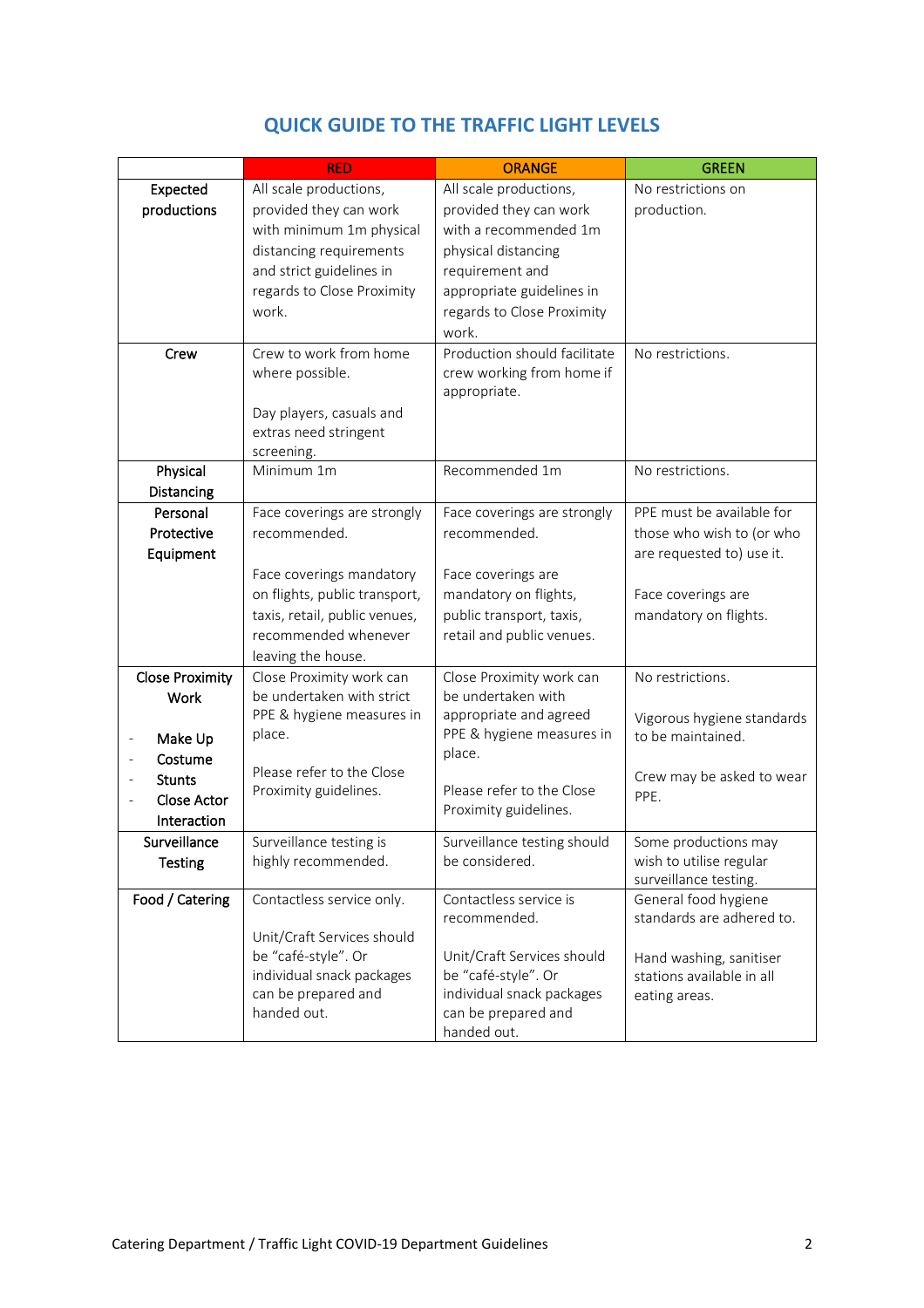### **DEPARTMENT SPECIFIC GUIDANCE – CATERING DEPARTMENT**

**Catering crew must be aware of and trained to work under the specific Traffic Light settings prior to commencing work, including the correct use of PPE and physical distancing requirements.**

**The below is a guide only and should be applied appropriate to the relevant regional Traffic Light Setting. The higher the Traffic Light level, the stricter adherence. Please consult with your H&S officer if you have any questions or concerns.**

#### **Introduction to Department undertakings:**

- Food preparation remote
- Food preparation  $-$  on location
- Food delivery to location
- On Set food service
- Food service clean up
- Crew and cast interaction

#### **Department Bubbles**

- Off set catering bubble (remote preparation)
- Delivery/collection bubble (remote)
- On location catering bubble
- On location service bubble

#### **Contact Tracing:**

- Productions are encouraged to have contact tracing of some sort in place to prevent a wider production outbreak, but it is no longer a Government requirement.
- All crew or approved site visitors must sign a COVID-19 Declaration before starting work or visiting a work site
- If using vaccination passports, production to ensure anyone entering a controlled worksite has a valid and current vaccination passport.
- All entry and exit points should be controlled and monitored.
- All workers should keep a log of non-worksite locations (i.e. stores, etc.) and interactions (meeting suppliers, location owners, etc.) they have during working hours.
- All workers are recommended to keep note of their interactions outside of work hours (whilst on a job).

#### **Personal Hygiene Requirements and Measures**

- Any worker who feels unwell must not come to work, if unwell at work they must go home.
- If a worker displays any of the symptoms of COVID-19, please call Healthline immediately (0800 358 5453) or your doctor. Production and the Health & Safety Departments must also be notified. And all close contact workers to be identified.
- If a person or persons are confirmed or probable cases of COVID-19, site closure(s) should be considered. This decision should be made on the advice of a public health officials based on information on the extent of the exposure.
- Please wash/sanitise your hands upon arrival at a work site.
- A strict personal hygiene & hand washing/sanitising regime must be observed in line with the ScreenSafe and Ministry of Health guidelines.
- Personal work stations to be cleaned/sanitised each day.
- In accordance with Ministry of Health guidelines, PPE (gloves and masks) should be available.
- Within all Traffic Light Settings, face coverings are strongly recommended. And it would be expected that most productions will require them as part of their H&S plan.
- If you choose to wear PPE, the type is up to you and should be based on the level of risk for your business or service, the working proximity, the physical work area, and the length of time people are together.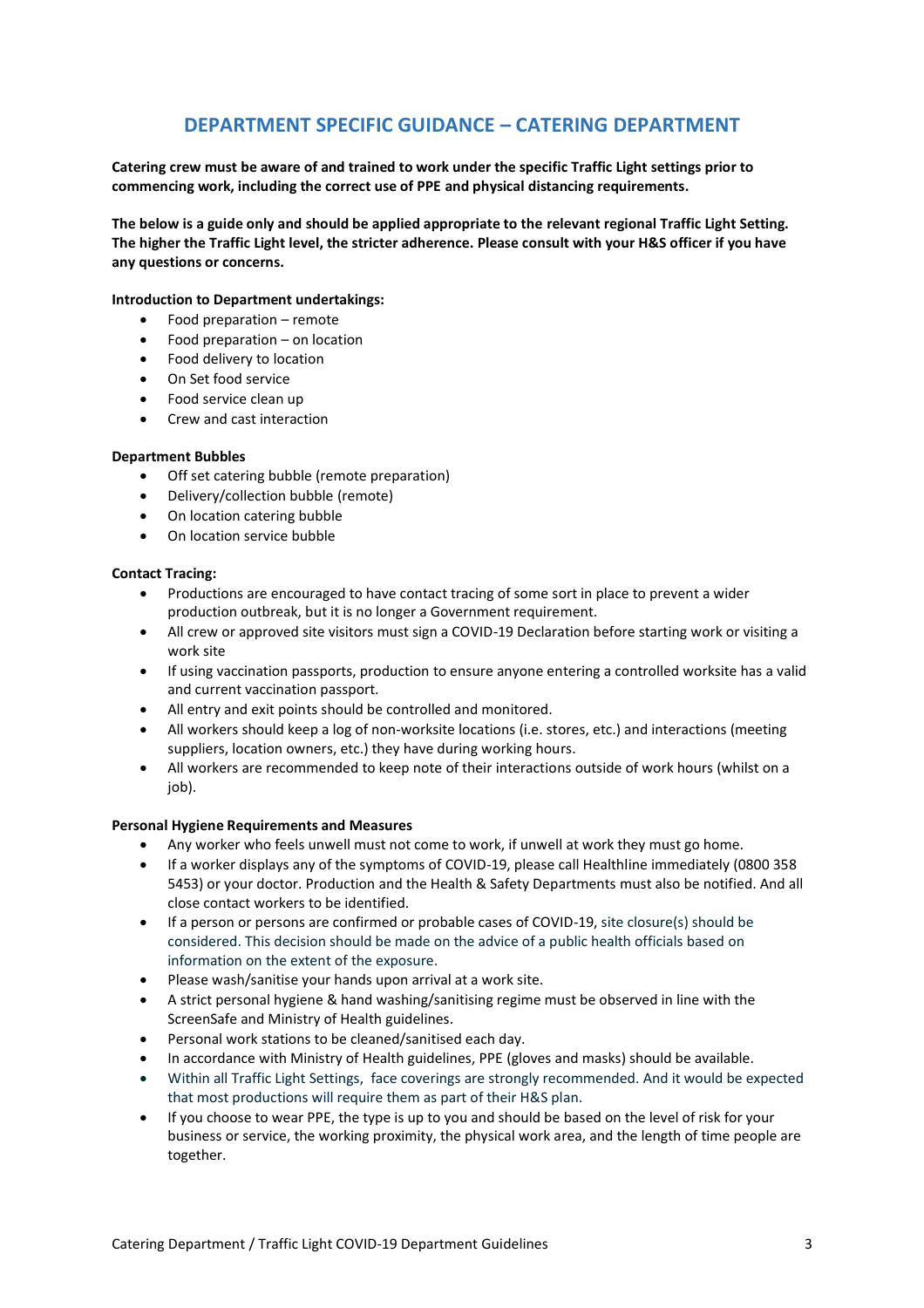• Work should only be completed within one metre if it can't otherwise be achieved. The time spent in Close Proximity needs to be kept to a minimum.

#### **Catering Base protocols**

- Hand sanitising stations should be readily available, including, but not limited to entry/exit points, toilets, kitchen and other shared spaces.
- Consider workspace layout, avoid face to face desks, and space desks 1 meter apart where possible. Engineered barriers are necessary where this separation is not practicable.
- Common work surfaces to be cleaned regularly (i.e. door handles, shared photocopiers, taps, light switches, etc.).
- Regular cleaning of computer terminals and phones.
- A cleaning record should be kept.
- Sanitise surfaces & mop floors at the end of each day where required.
- PPE (gloves, masks) to be available.
- Use of a face covering is strongly recommended and is mandatory during food service.
- Rooms should be well ventilated / windows opened to allow fresh air circulation.
- Air conditioning should be run on fresh air setting, not on recirculate.
- Stairs should be used in preference to lifts.
- No unauthorised visitors to site.
- Designate a specific delivery spot.
- Delivery drivers should remain in their vehicles if the load will allow it or must wear gloves or wash/sanitise their hands before unloading goods and materials.

#### **Studios and Larger Work Sites**

• If a catering base is set up at a studio or remote site, strict separation must be adhered to between catering and other departments.

#### **Work Space Hygiene**

#### **On and off set**

- Regular cleaning and sanitising of high use work areas. A cleaning record should be kept.
- All cutlery, crockery & cooking equipment must be sterilised in dishwasher.
- Sanitise surfaces, mop floors & laundry washed at the end of each day.
- Consider additional bench space for food preparations and packaging individual meals.
- Physical distancing of two metres wherever possible between workstations
- All fruit & vegetables are to be washed before use.
- All hotboxes and poly boxes to be cleaned and sanitised before use. If possible, keep the same hotbox/poly boxes throughout a production period.
- Common work surfaces to be cleaned regularly (i.e. computer terminals, phones, door handles, shared photocopiers, taps, light switches, etc.).
- Regular aeration of office space/truck, open windows when possible. Avoid recycling air.
- Air conditioning should be run on fresh air setting, not on recirculate.
- Sanitise surfaces & mop floors at the end of each day where required.
- Rooms should be well ventilated / windows opened to allow fresh air circulation.
- Stairs should be used in preference to lifts.
- No visitors to site. Only workers involved in the project to enter any locations or work sites.

#### **Kitchen & Catering**

- Stagger lunch where possible and apply physical distancing measures.
- Depending on the current level, consider no open snacks, fruit or shared food.
- Consider lunch box style lunches to be prepared, or where appropriate, subsidy for workers who are required to bring own lunch.
- All communal cutlery & crockery must be sterilised in dishwasher. Compostable cutlery & crockery to be used if sterilisation is not possible.
- Communal kitchen items to be sanitised before & after use.

#### **Toilets, Showers & Drying Rooms**

- Physical distancing rules also apply to the use of shared facilities, including toilets, shower and drying rooms.
- Sanitising stations on location available outside of communal facilities (i.e. portaloos).